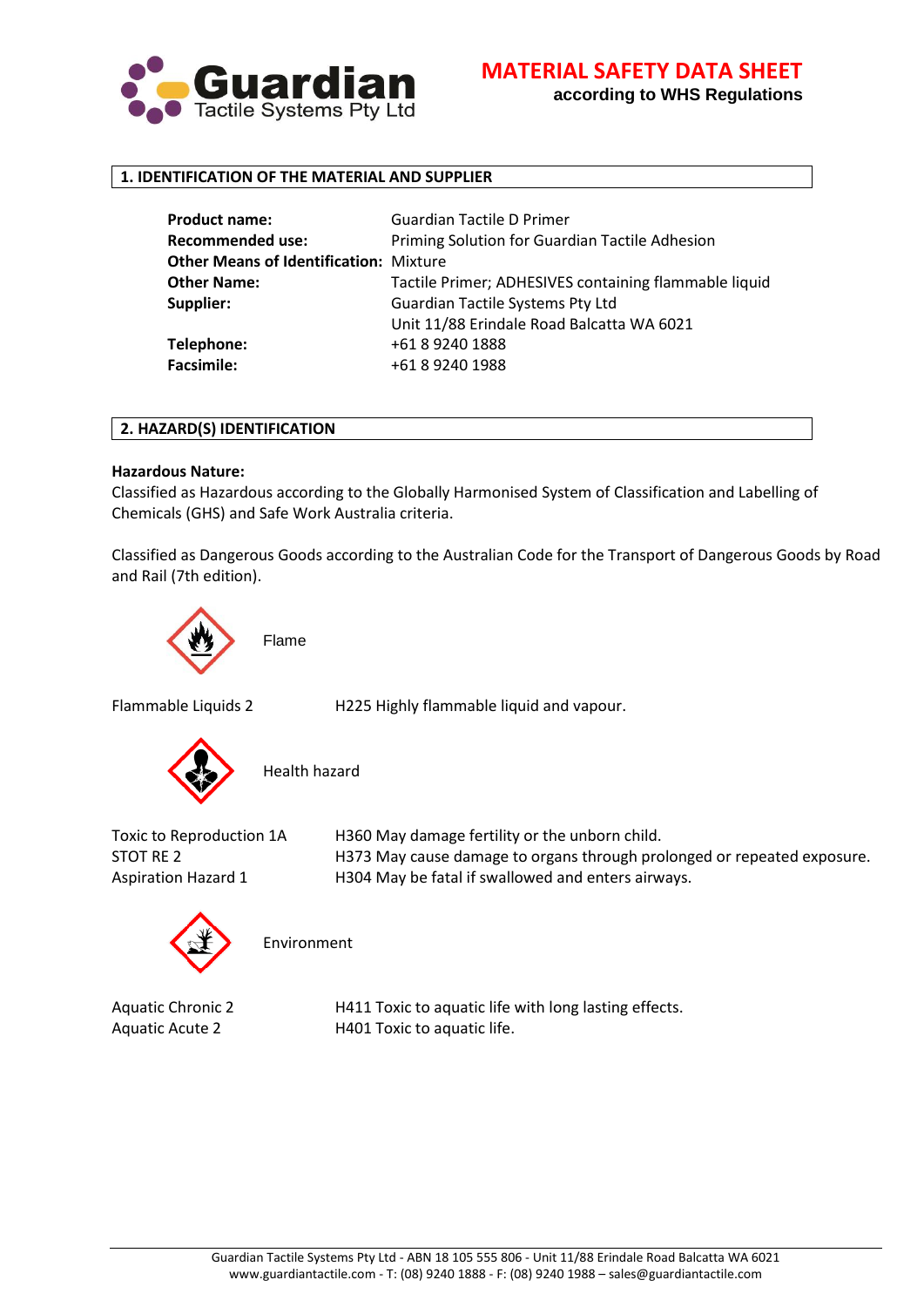

# **Signal Word** Danger

### **Hazard Statements**

H225 Highly flammable liquid and vapour.

- H360 May damage fertility or the unborn child.
- H373 May cause damage to organs through prolonged or repeated exposure.
- H304 May be fatal if swallowed and enters airways.

H411 Toxic to aquatic life with long lasting effects.

### **Precautionary Statements**

P233 Keep container tightly closed.

P210 Keep away from heat/sparks/open flames/hot surfaces. No smoking.

P241 Use explosion-proof electrical/ventilating/lighting equipment.

P260 Do not breathe dust/fume/gas/mist/vapours/spray.

P280 Wear protective gloves/protective clothing/eye protection/face protection.

P240 Ground/bond container and receiving equipment.

P242 Use only non-sparking tools.

P273 Avoid release to the environment.

P243 Take precautionary measures against static discharge.

P201 Obtain special instructions before use.

P202 Do not handle until all safety precautions have been read and understood.

P301+P310 IF SWALLOWED: Immediately call a POISON CENTER/ doctor.

P303+P361+P353 IF ON SKIN (or hair): Take off immediately all contaminated clothing. Rinse skin with water/shower.

P308+P313 IF exposed or concerned: Get medical advice/attention.

P314 Get medical advice/attention if you feel unwell.

P331 Do NOT induce vomiting.

P370+P378 In case of fire: Use to extinguish: CO2, powder or water spray.

P391 Collect spillage.

P405 Store locked up.

P403+P235 Store in a well-ventilated place. Keep cool.

P501 Dispose of contents/container in accordance with local/regional/national regulations.

# **3. COMPOSITION AND INFORMATION ON INGREDIENTS**

# **Chemical Characterization: Mixtures**

**Description:** Mixture of substances listed below with nonhazardous additions. **Hazardous Components:**

| 64742-89-8 | Solvent naphtha, petroleum, light aliphatic         | 30-60%  |
|------------|-----------------------------------------------------|---------|
|            | Germ Cell Mutagenicity 1B, H340; Carcinogenicity    |         |
|            | 1B, H350; Aspiration Hazard 1,                      |         |
|            | H304                                                |         |
| 110-54-3   | Hexane                                              | $<$ 20% |
|            | ♦ Flammable Liquids 2, H225; ♦ Toxic to             |         |
|            | Reproduction 2, H361; STOT RE 2, H373;              |         |
|            | Aspiration Hazard 1, H304; Aquatic Chronic 2, H411; |         |
|            | Skin Corrosion/Irritation 2, H315; STOT SE 3, H336  |         |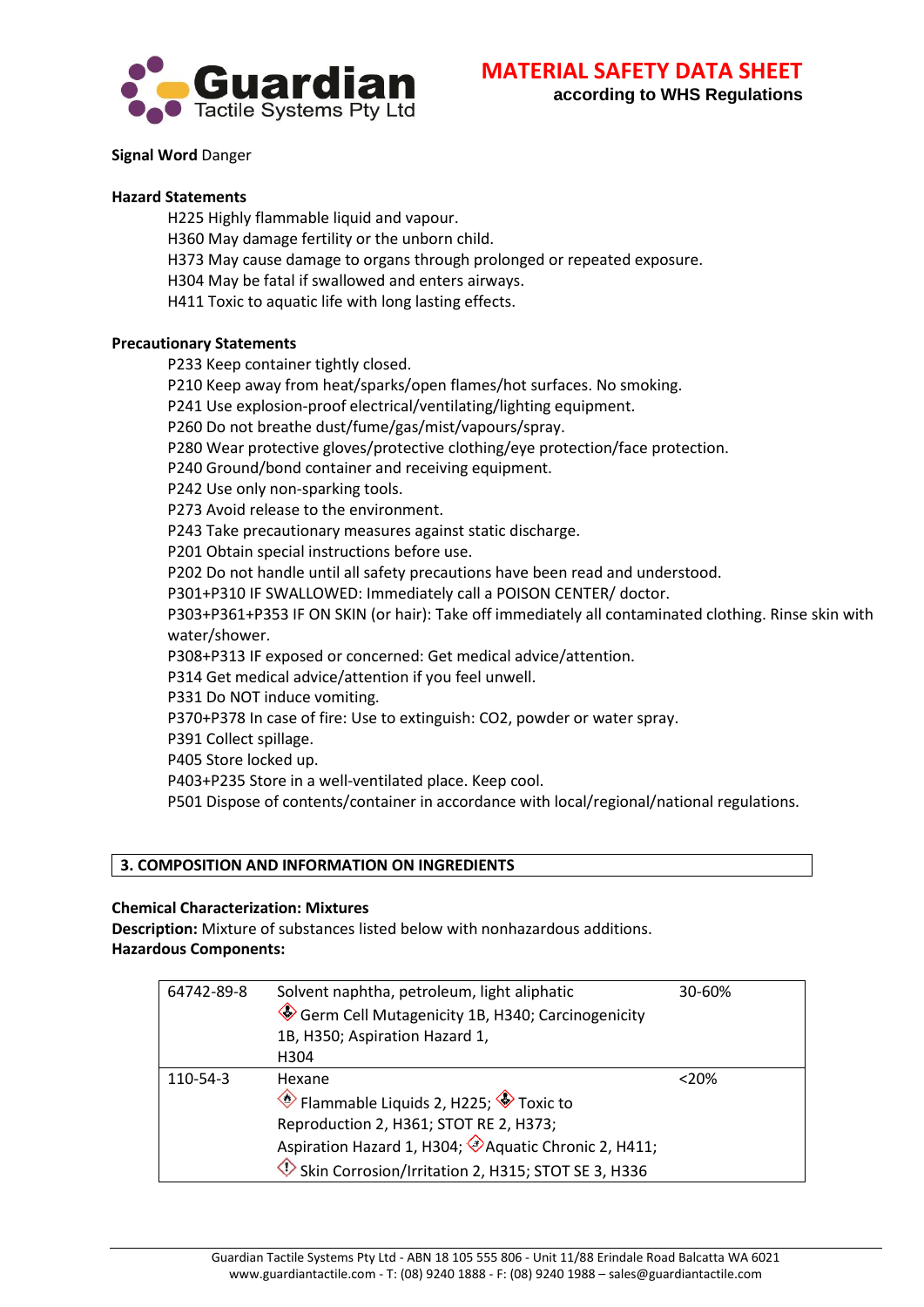

# **Additional information:**

Note H: The classification and label shown for this substance applies to the dangerous property(ies) indicated by the Risk Phrase(s) in combination with the category(ies) of danger shown. The manufacturers, distributors and importers of this substance shall be obliged to carry out an investigation to make themselves aware of the relevant and accessible data which exists for all other properties to classify and label the substance. The final label shall follow the requirements of section 7 of Annex VI of directive 67/548/EEC. - Cas 64742-89-8 Note P: The classification as a carcinogen or mutagen need not apply if it can be shown that the substance contains less than 0.1% w/w benzene (EINECS no. 200-753-7). - Cas 64742-89-8

#### **4. FIRST AID MEASURES**

#### **Inhalation:**

If inhaled, remove to fresh air. If not breathing, give artificial respiration. If breathing is difficult, give oxygen. Seek medical attention if breathing problems develop.

#### **Skin Contact:**

In case of skin contact, immediately remove contaminated clothing and wash affected areas with water and soap. Seek medical attention if symptoms occur.

#### **Eye Contact:**

In case of eye contact, hold eyelids open and rinse with water for at least 15 minutes. Seek medical attention if symptoms occur.

#### **Ingestion:**

If swallowed, do not induce vomiting. If vomiting occurs spontaneously, keep head below hips to prevent aspiration. Never give anything by mouth to an unconscious person. Seek immediate medical attention.

### **Symptoms Caused by Exposure:**

Inhalation: Overexposure may include fatigue, blurred vision, headache, drowsiness, dizziness, shortness of breath and possible nausea.

Skin Contact: May cause skin irritation and redness.

Eye Contact: May cause redness, tearing and swelling.

Ingestion: May cause gastrointestinal irritation, nausea, vomiting, abdominal pain and diarrhoea. May be fatal if swallowed and enters airways. Ingestion may lead to CNS effects similar to inhalation.

#### **5. FIRE FIGHTING MEASURES**

**Suitable Extinguishing Media:** Foam, dry chemical or carbon dioxide. Do not use water jets.

### **Specific Hazards Arising from the Chemical:**

Hazardous combustion products include oxides of carbon and other organic compounds.

Product is highly flammable. Vapours may travel considerable distances to a source of ignition where they can ignite, flashback, or explode.

Closed containers may explode when exposed to extreme heat. Containers close to fire should be removed if safe to do so. Use water spray to cool fire exposed containers.

### **Special Protective Equipment and Precautions for Fire Fighters:**

When fighting a major fire wear self-contained breathing apparatus and protective equipment.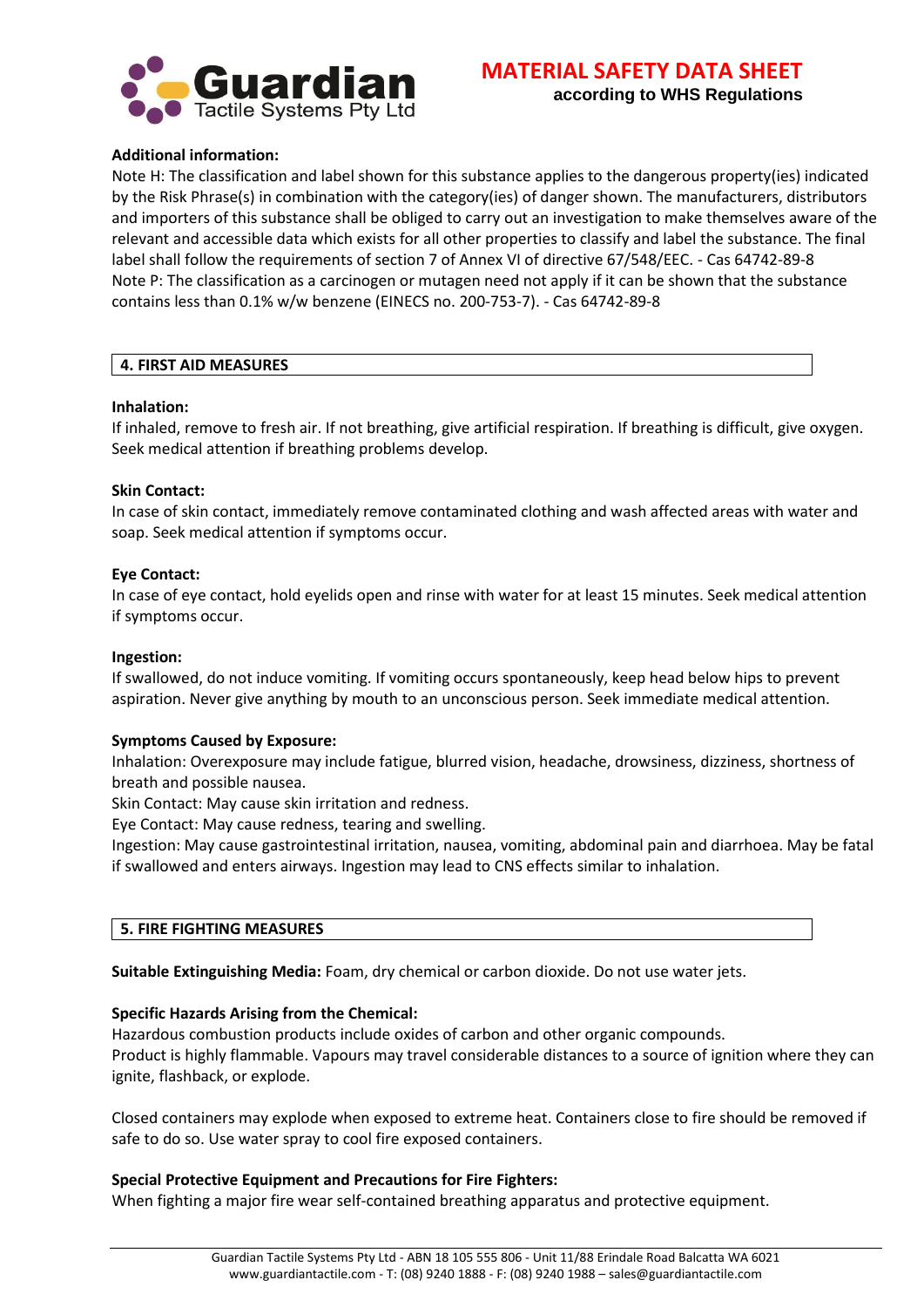

**according to WHS Regulations**

# **6. ACCIDENTAL RELEASE MEASURES**

### **Personal Precautions, Protective Equipment and Emergency Procedures:**

Wear approved respiratory protection, chemical resistant gloves, protective clothing and safety boots. Evacuate all non-essential personnel from affected area. Do not breathe vapours. Ensure adequate ventilation. Extinguish all sources of ignition. Avoid sparks and open flames. No smoking.

#### **Environmental Precautions:**

In the event of a major spill, prevent spillage from entering drains or water courses.

#### **Methods and Materials for Containment and Cleaning Up:**

Stop leak if safe to do so and absorb spill with sand, earth, vermiculite or some other absorbent material. Do NOT use combustible absorbent materials such as sawdust. Collect the spilled material and place into a suitable container for disposal. Use only non-sparking tools.

#### **7. HANDLING AND STORAGE**

#### **Precautions for Safe Handling:**

Use of safe work practices are recommended to avoid eye or skin contact and inhalation of vapours. DO NOT use or store in a confined space. Open containers cautiously, as the contents may be under pressure. Use only outdoors or in a well-ventilated area.

Take precautionary measures against static discharge. Food, beverages and tobacco products should not be stored or consumed where this material is in use. Always wash hands before smoking, eating, drinking or using the toilet. Wash contaminated clothing and other protective equipment before storage or re-use. Provide eyewash fountains and safety showers in close proximity to points of potential exposure.

### **Conditions for Safe Storage:**

Store in a cool, dry and well ventilated area. Keep container tightly closed when not in use. Protect from heat, sparks, open flames, hot surfaces and direct sunlight. Keep away from strong oxidising agents. Protect containers from physical damage. Do not pressurise, weld, cut or drill on full or empty containers. Residue may ignite explosively if heated.

#### **8. EXPOSURE CONTROLS AND PERSONAL PROTECTION**

**Exposure Standards: 110-54-3 Hexane** WES TWA: 72 mg/m<sup>3</sup>, 20 ppm

#### **Engineering Controls:**

Maintain air concentration below occupational exposure standards, providing adequate ventilation. Use explosion-proof ventilating equipment.

#### **Respiratory Protection:**

Use an approved organic vapour respirator under conditions where exposure to the substance is apparent (e.g. generation of high concentrations of mist or vapour, inadequate ventilation, development of respiratory tract irritation) and engineering controls are not feasible. See Australian Standards AS/NZS 1715 and 1716 for more information.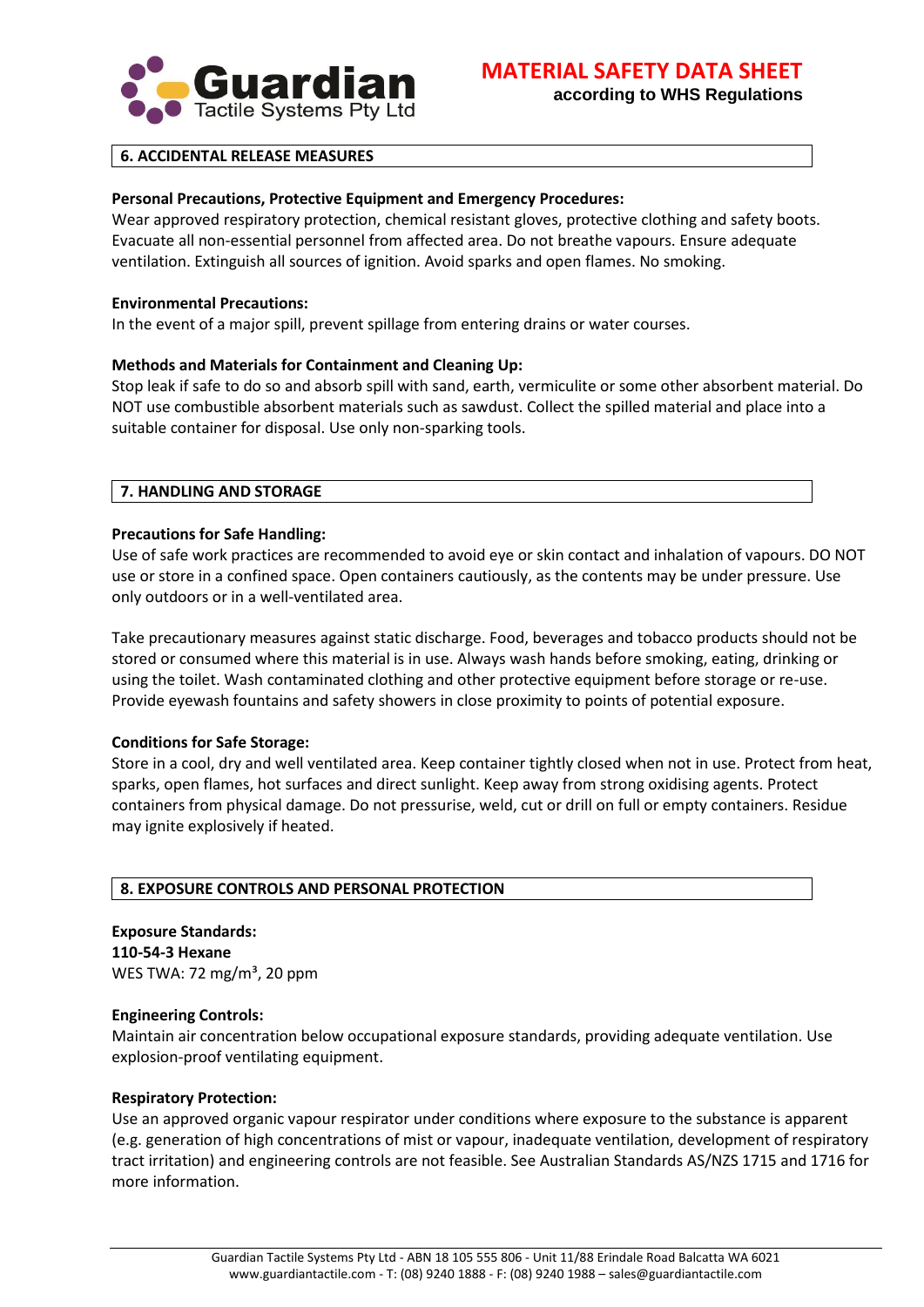

#### **Skin Protection:**

Impervious gloves. See Australian/New Zealand Standard AS/NZS 2161 for more information. When selecting gloves for use against certain chemicals, the degradation resistance, permeation rate and permeation breakthrough time should be considered.

Occupational protective clothing (depending on conditions in which it has to be used, in particular as regards the period for which it is worn, which shall be determined on the basis of the seriousness of the risk, the frequency of exposure to the risk, the characteristics of the workstation of each worker and the performance of the protective clothing). See Australian/New Zealand Standard AS/NZS 4501 for more information.

#### **Eye and Face Protection:**

Eye and face protectors for protection against splashing materials or liquids. See Australian/New Zealand Standard AS/NZS 1337 for more information.

### **9. PHSICAL AND CHEMICAL PROPERTIES**

| Appearance:                                                       |                           |
|-------------------------------------------------------------------|---------------------------|
| Form:                                                             | Paste                     |
| Colour:                                                           | Opaque, brown             |
| Odour:                                                            | Typical hydrocarbon odour |
| <b>Odour Threshold:</b>                                           | No information available  |
| pH-Value:                                                         | Not applicable            |
| <b>Melting point/freezing point:</b>                              | No information available  |
| <b>Initial Boiling Point/Boiling Range:</b>                       | >40 °C                    |
| <b>Flash Point:</b>                                               | <-20 °C (Closed cup)      |
| Flammability:                                                     | Highly flammable.         |
| <b>Auto-ignition Temperature:</b>                                 | No information available  |
| <b>Decomposition Temperature:</b>                                 | No information available  |
| <b>Explosion Limits:</b>                                          |                           |
| Lower:                                                            | No information available  |
| Upper:                                                            | No information available  |
| <b>Vapour Pressure:</b>                                           | No information available  |
| <b>Relative Density:</b>                                          | $^{\sim}$ 0.73            |
| <b>Vapour Density:</b>                                            | No information available  |
| <b>Evaporation Rate:</b>                                          | No information available  |
| <b>Solubility in Water:</b>                                       | Insoluble                 |
| Partition Coefficient (n-octanol/water): No information available |                           |

#### **10. STABILITY AND REACTIVITY**

| <b>Possibility of Hazardous Reactions:</b> | Hazardous polymerisation will not occur.                          |
|--------------------------------------------|-------------------------------------------------------------------|
| <b>Chemical Stability:</b>                 | Stable at ambient temperature and under normal conditions of use. |
| <b>Conditions to Avoid:</b>                | Heat, sparks, open flames, hot surfaces and direct sunlight.      |
| <b>Incompatible Materials:</b>             | Strong oxidising agents.                                          |
| <b>Hazardous Decomposition Products:</b>   | Oxides of carbon.                                                 |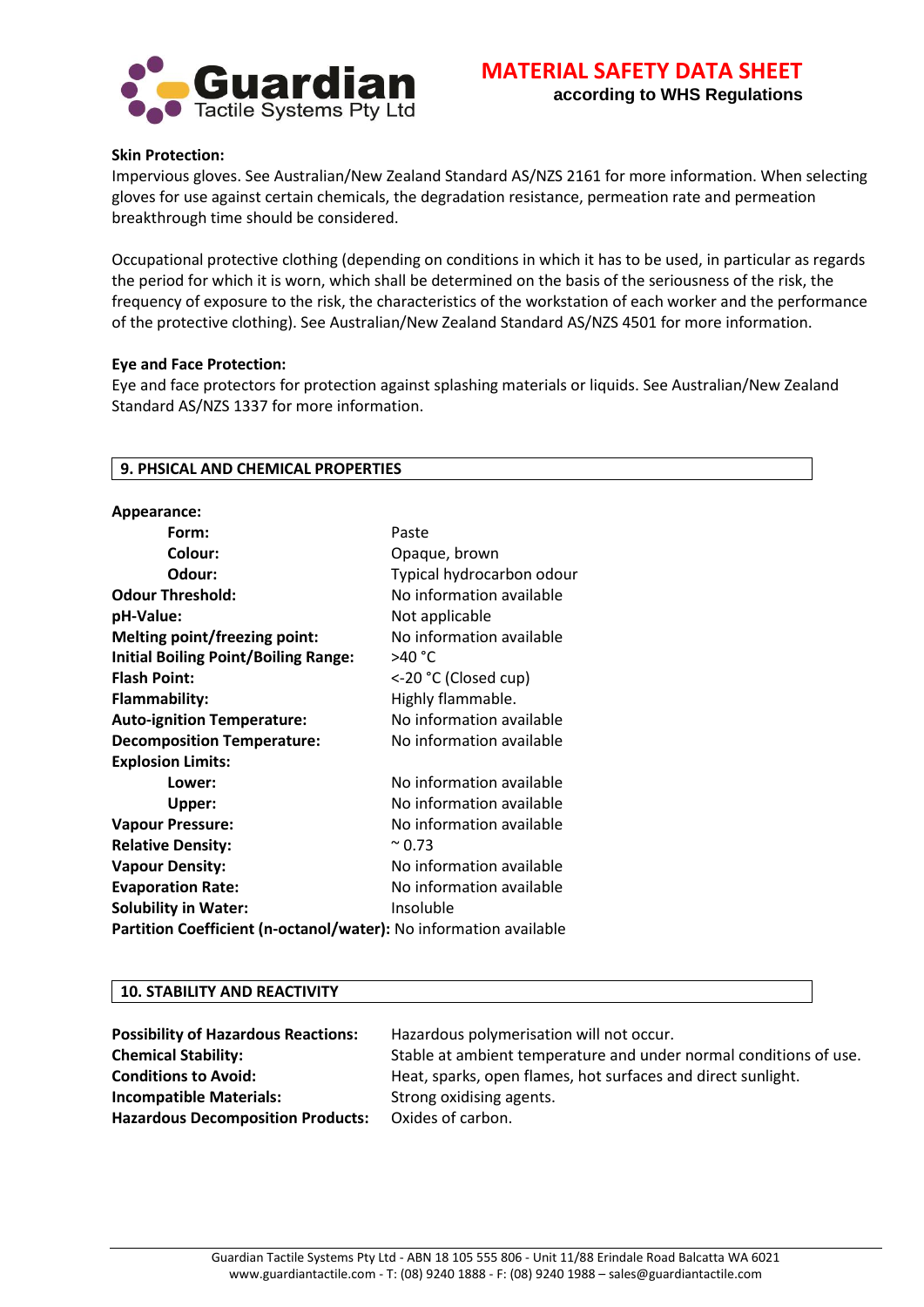

**MATERIAL SAFETY DATA SHEET**

**according to WHS Regulations**

# **11. TOXICOLOGICAL INFORMATION**

### **Toxicity:**

# **LD**₅₀**/LC**₅₀ **Values Relevant for Classification:** No information available

### **Acute Health Effects**

### **Inhalation:**

Overexposure may include fatigue, blurred vision, headache, drowsiness, dizziness, shortness of breath and possible nausea.

**Skin:** May cause skin irritation and redness.

**Eye:** May cause redness, tearing and swelling.

### **Ingestion:**

May cause gastrointestinal irritation, nausea, vomiting, abdominal pain and diarrhoea. May be fatal if swallowed and enters airways. Ingestion may lead to CNS effects similar to inhalation.

**Skin Corrosion / Irritation:** Based on classification principles, the classification criteria are not met.

**Serious Eye Damage / Irritation:** Causes serious eye irritation.

**Respiratory or Skin Sensitisation:** May cause an allergic skin reaction.

**Germ Cell Mutagenicity:** Based on classification principles, the classification criteria are not met.

**Carcinogenicity:** This product does NOT contain any IARC listed chemicals.

# **Reproductive Toxicity:**

May damage fertility or the unborn child.

n-Hexane is classified by Safe Work Australia as Toxic to Reproduction Category 3.

### **Specific Target Organ Toxicity (STOT) - Single Exposure:**

Based on classification principles, the classification criteria are not met.

### **Specific Target Organ Toxicity (STOT) - Repeated Exposure:**

May cause damage to organs through prolonged or repeated exposure.

**Aspiration Hazard:** May be fatal if swallowed and enters airways.

### **Chronic Health Effects:**

Repeated exposure may cause skin dryness or cracking and irritation leading to dermatitis.

Prolonged or repeated exposure may cause CNS depression and damage to the liver and kidneys.

# **Existing Conditions Aggravated by Exposure:**

Exposure to this product may aggravate existing skin conditions such as sensitisation and dermatitis.

# **12. ECOLOGICAL INFORMATION**

**Ecotoxicity:** No further relevant information available.

**Aquatic toxicity:**

Toxic to aquatic organisms. May cause long-term adverse effects in the aquatic environment.

**Persistence and Degradability:** No further relevant information available.

**Bio accumulative Potential:** No further relevant information available.

**Mobility in Soil:** No further relevant information available.

**Other adverse effects:** No further relevant information available.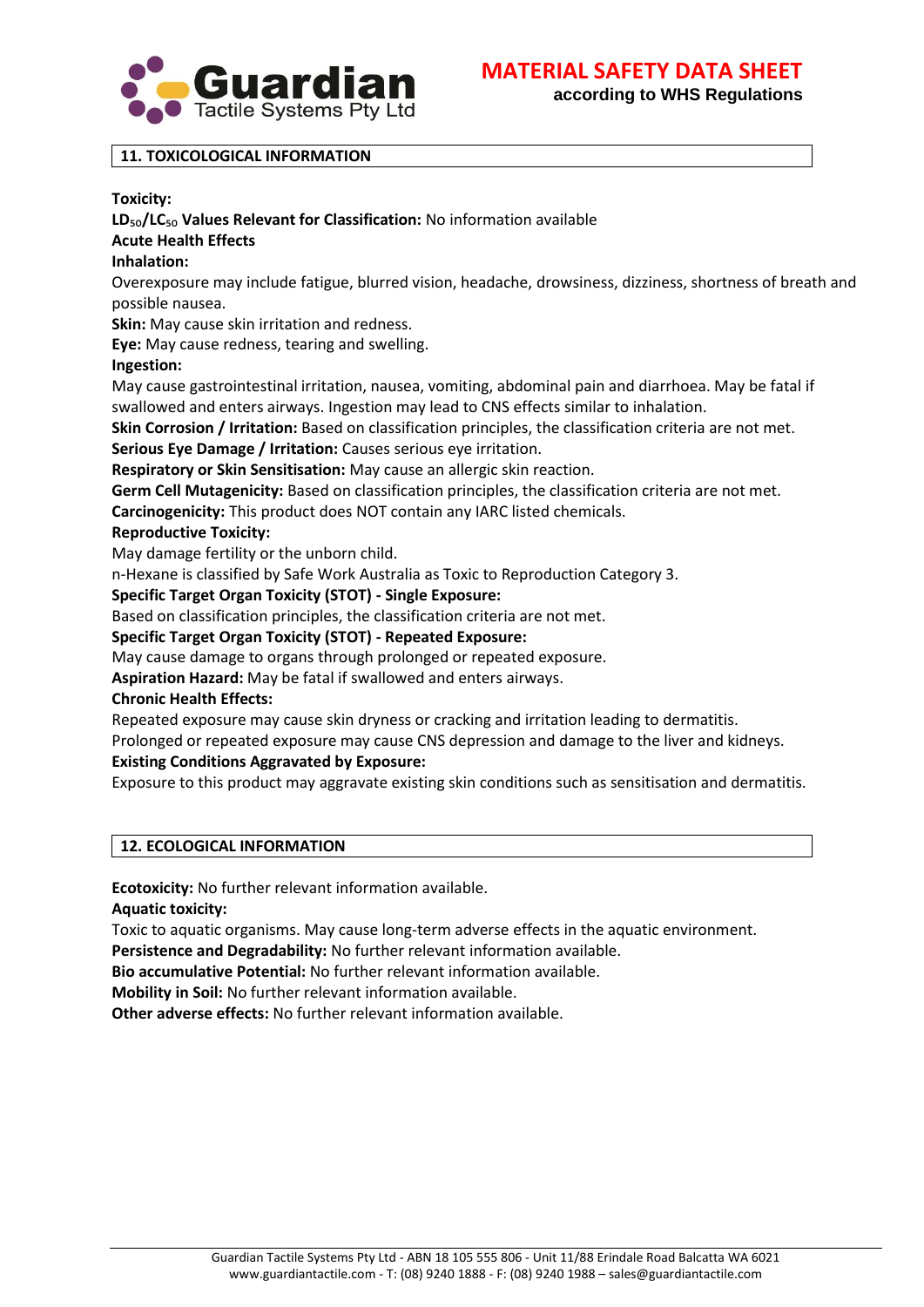

# **MATERIAL SAFETY DATA SHEET**

**according to WHS Regulations**

#### **13. DISPOSAL CONSIDERATIONS**

**Disposal Methods and Containers:** Dispose according to applicable local and state government regulations **Special Precautions for Landfill or Incineration:**

Please consult your state Land Waste Management Authority for more information.

# **14. TRANSPORT INFORMATION UN Number** ADG, IMDG, IATA UN1133 **Proper Shipping Name** ADG, IMDG, IATA ADHESIVES containing flammable liquid (Contains Heptane and Naphtha Petroleum Distillates) **Dangerous Goods Class** ADG Class: 3 Flammable liquids **Packing Group:** ADG, IMDG, IATA III **Marine pollutant:** Yes **EMS Number:** F-E,S-D **Hazchem Code:** .3YE **Limited Quantities:** 5L **Packaging & IBCs - Packing Instruction:** P001, IBC02 **Packaging & IBCs - Special Packing Provisions:** PP1 **Portable Tanks & Bulk Containers - Instructions:** T4 **Portable Tanks & Bulk Containers – Special Provisions:** TP1, TP8

# **15. REGULATORY INFORMATION**

#### **Australian Inventory of Chemical Substances:**

110-54-3 Hexane

64742-89-8 Solvent naphtha, petroleum, light aliphatic

### **Standard for the Uniform Scheduling of Drugs and Poisons (SUSMP) - Poison Schedule:**

Poisons Schedule: 5